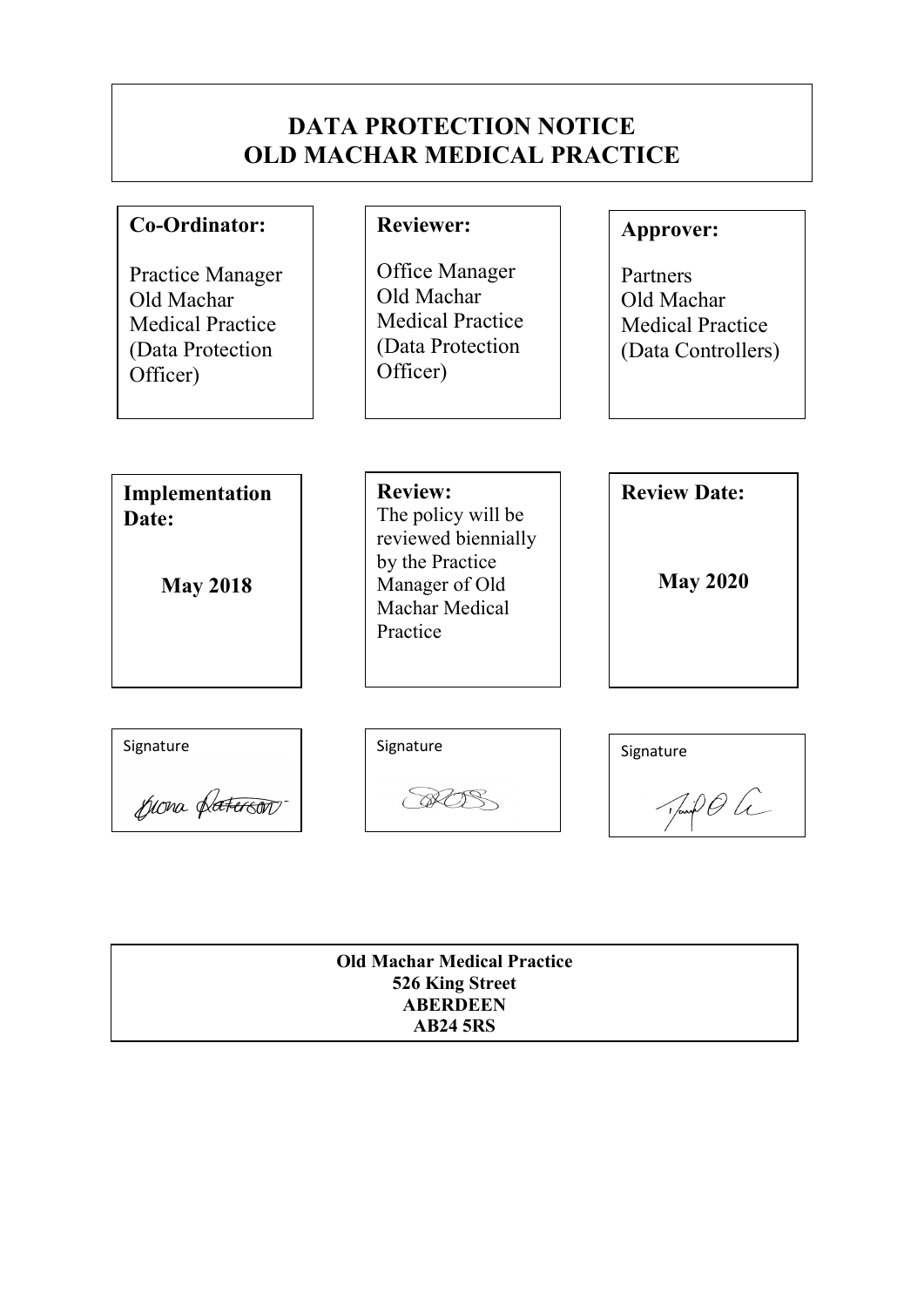# DATA PROTECTION NOTICE

#### 1. About the personal information we use

The Old Machar Medical Practice use personal information on different groups of individuals including:

- Patients
- Staff
- Contractors
- Suppliers
- Complainants, enquirers
- Survey respondents
- Professional experts and consultants
- Individuals captured by CCTV

The personal information we use includes information that identifies you like your name, address, date of birth and postcode.

We also use more sensitive types of personal information, including information about racial or ethnic origin; political opinions; religious or philosophical beliefs; trade union membership; genetic data, health; sex life or sexual orientation.

The information we use can relate to personal and family details; education, training and employment details; financial details; lifestyle and social circumstances; goods and services; visual images; details held in the patient record and responses to surveys.

## 2. Our purposes for using personal information

Under the National Health Service (General Medical Services Contracts)(Scotland) Regulations 2018, Old Machar Medical Practice are contracted to provide continuing, comprehensive, co-ordinated and person-centred healthcare to patients in their communities. We undertake these tasks so that we can help to promote the improvement of the physical and mental health of our patients.

We use personal information to enable us to provide healthcare services for patients, supporting and managing our employees; maintaining our accounts and records and the use of CCTV systems or crime prevention.

## 3. Our legal basis for using personal information

The Partners of Old Machar Medical Practice, as data controller, are required to have a legal basis when using personal information. Old Machar Medical Practice considers that performance of our tasks and functions are in the public interest. So,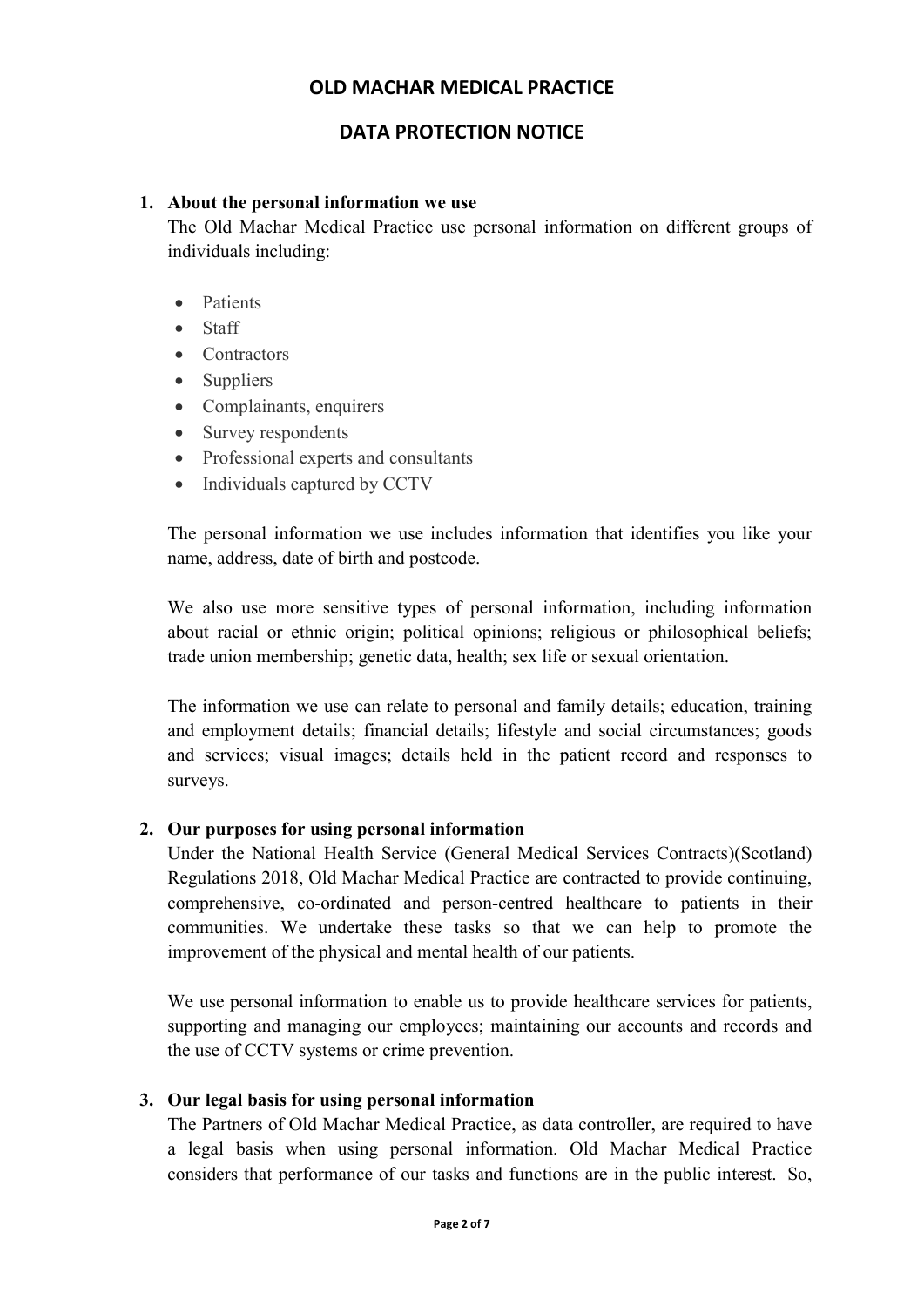# DATA PROTECTION NOTICE

when using personal information our legal basis is usually that its use is necessary for the performance of a task carried out in the public interest, or in the exercise of official authority vested in us. In some situations, we may rely on a different legal basis; for example, when we are using personal information to pay a supplier, our legal basis is that its use is necessary for the purposes of our legitimate interests as a buyer of goods and services. Another example would be for compliance with a legal obligation to which Old Machar Medical Practice is subject to, for example under the Public Health etc (Scotland) Act 2008 we are required to notify Health Protection Scotland when someone contracts a specific disease.

When we are using more sensitive types of personal information, including health information, our legal basis is usually that the use is necessary:

- for the provision of health or social care or treatment or the management of health or social care systems and services; or
- for reasons of public interest in the area of public health; or
- for reasons of substantial public interest for aims that are proportionate and respect people's rights, for example research; or
- in order to protect the vital interests of an individual; or
- for the establishment, exercise or defence of legal claims or in the case of a court order.

On rare occasions we may rely on your explicit consent as our legal basis for using your personal information. When we do this, we will explain what it means, and the rights that are available, to you. You should be aware that we will continue to ask for your consent for other things like taking part in a drug trial.

## 4. Who provides the personal information

When you do not provide information directly to us, we receive it from other individuals and organisations involved in the delivery of health and care services in Scotland. These include NHS Boards including hospitals and primary care contractors such as GPs, dentists, pharmacists and opticians; other public bodies e.g. Local Authorities and suppliers of goods and services.

## 5. Sharing personal information with others

Depending on the situation, where necessary we will share appropriate, relevant and proportionate personal information in compliance with the law, with the following:

- Our patients and their chosen representatives or carers
- Staff
- Current, past and potential employers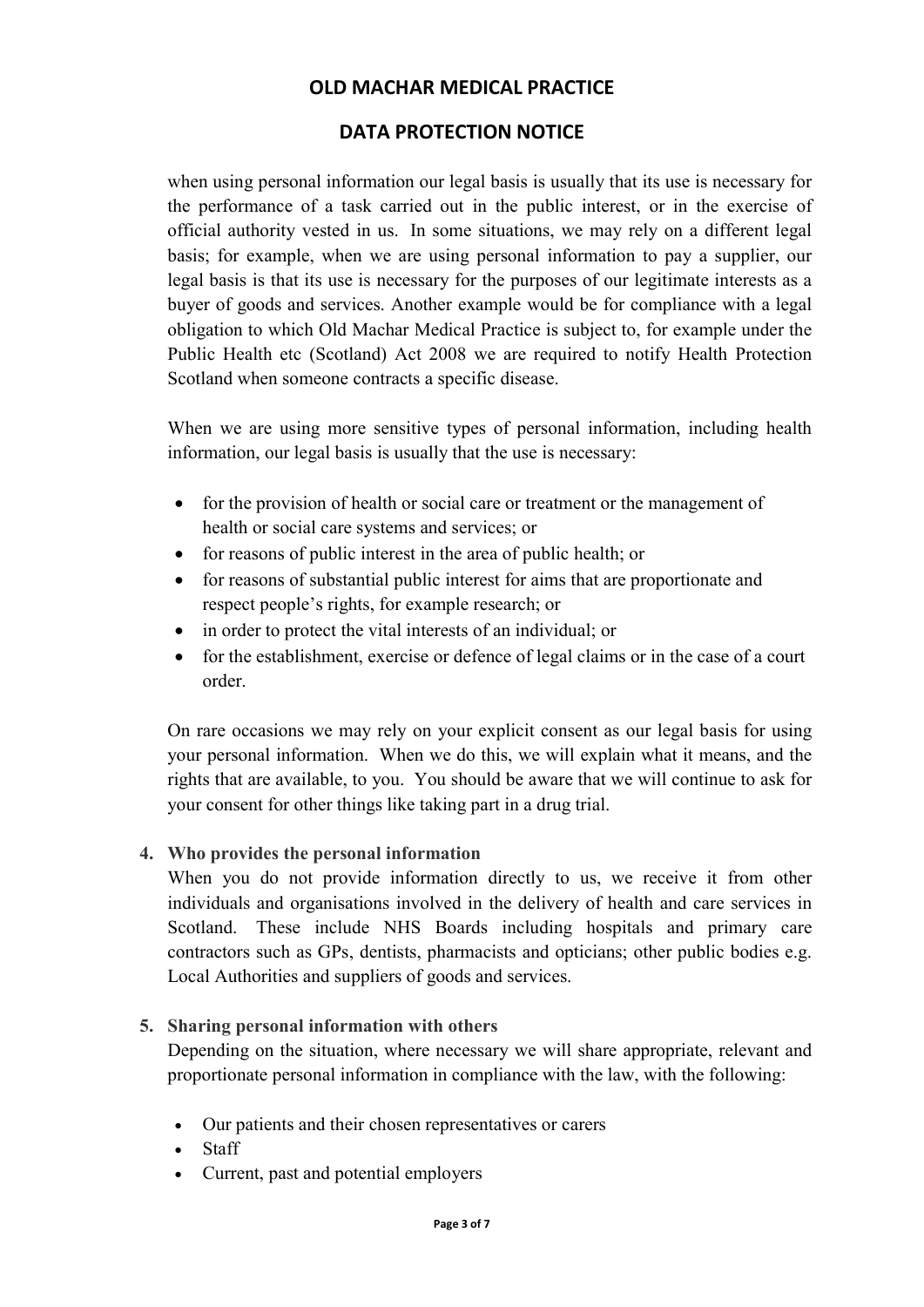# DATA PROTECTION NOTICE

- Healthcare social and welfare organisations
- Suppliers, service providers, legal representatives
- Auditors and audit bodies
- Educators and examining bodies
- Research organisations
- Financial organisations
- Professional bodies
- Police forces, Fire Services, Armed Forces
- Central Government
- Insurance Companies

## 6. Transferring personal information abroad

It is sometimes necessary to transfer personal health information overseas for example if you require urgent medical treatment abroad. When this is needed information may be transferred to countries or territories around the world. Any transfers made will be in full compliance with NHSScotland Information Security Policy.

## 7. Retention periods of the information we hold

Old Machar Medical Practice keep personal information as set out in the Scottish Government Records Management: NHS Code of Practice (Scotland) Version 2.1 January 2012. The NHS Code of Practice sets out minimum retention periods for information, including personal information, held in different types of records including personal health records and administrative records.As directed by the Scottish Government in the Records Management Code of Practice, we maintain a retention schedulehttps://www.gov.scot/Resource/Doc/366562/0124804.pdfdetailing the minimum retention period for the information and procedures for the safe disposal of personal information.

## 8. Howwe protect personal information

We take care to ensure your personal information is only accessible to authorised people. Our staff have a legal and contractual duty to keep personal health information secure, and confidential. The following security measures are in place to protect personal information:

- All staff undertake mandatory training in Data Protection and IT Security
- Compliance with NHS Scotland Information Security Policy
- Organisational policy and procedures on the safe handling of personal information
- Access controls and audits of electronic systems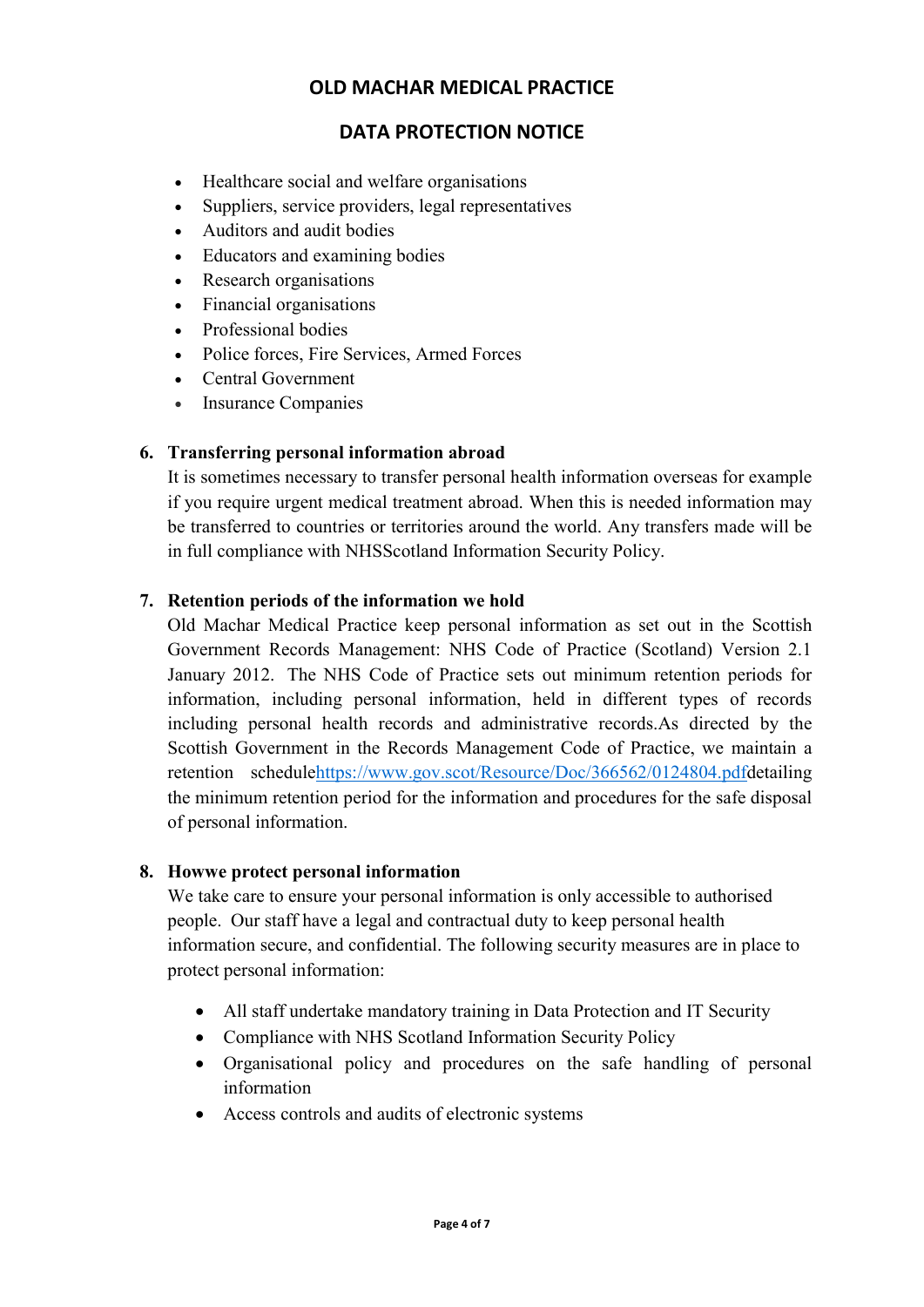# DATA PROTECTION NOTICE

#### 9. Your rights

This section contains a description of your data protection rights within NHS GRAMPIAN

#### The right to be informed

Old Machar Medical Practice must explain how we use your personal information. We use a number of ways to communicate how personal information is used, including:

- This Data Protection Notice
- Information leaflets
- Discussions with staff providing your care

#### The right of access

You have the right to access your own personal information.

This right includes making you aware of what information we hold along with the opportunity to satisfy you that we are using your information fairly and legally.

You have the right to obtain:

- Confirmation that your personal information is being held or used by us
- Access to your personal information
- Additional information about how we use your personal information

Although we must provide this information free of charge, if your request is considered unfounded or excessive, or if you request the same information more than once, we may charge a reasonable fee.

If you would like to access your personal information, you can do this by contacting the Practice Manager by:

| Telephone: | 0345 337 0510                       |  |
|------------|-------------------------------------|--|
| Letter:    | 526 King Street, Aberdeen, AB23 5RS |  |
| Email:     | oldmachar.admin@nhs.net             |  |

Once we have details of your request and you have provided us with enough information for us to locate your personal information, we will respond to your request without delay, within one month (30 days). However, if your request is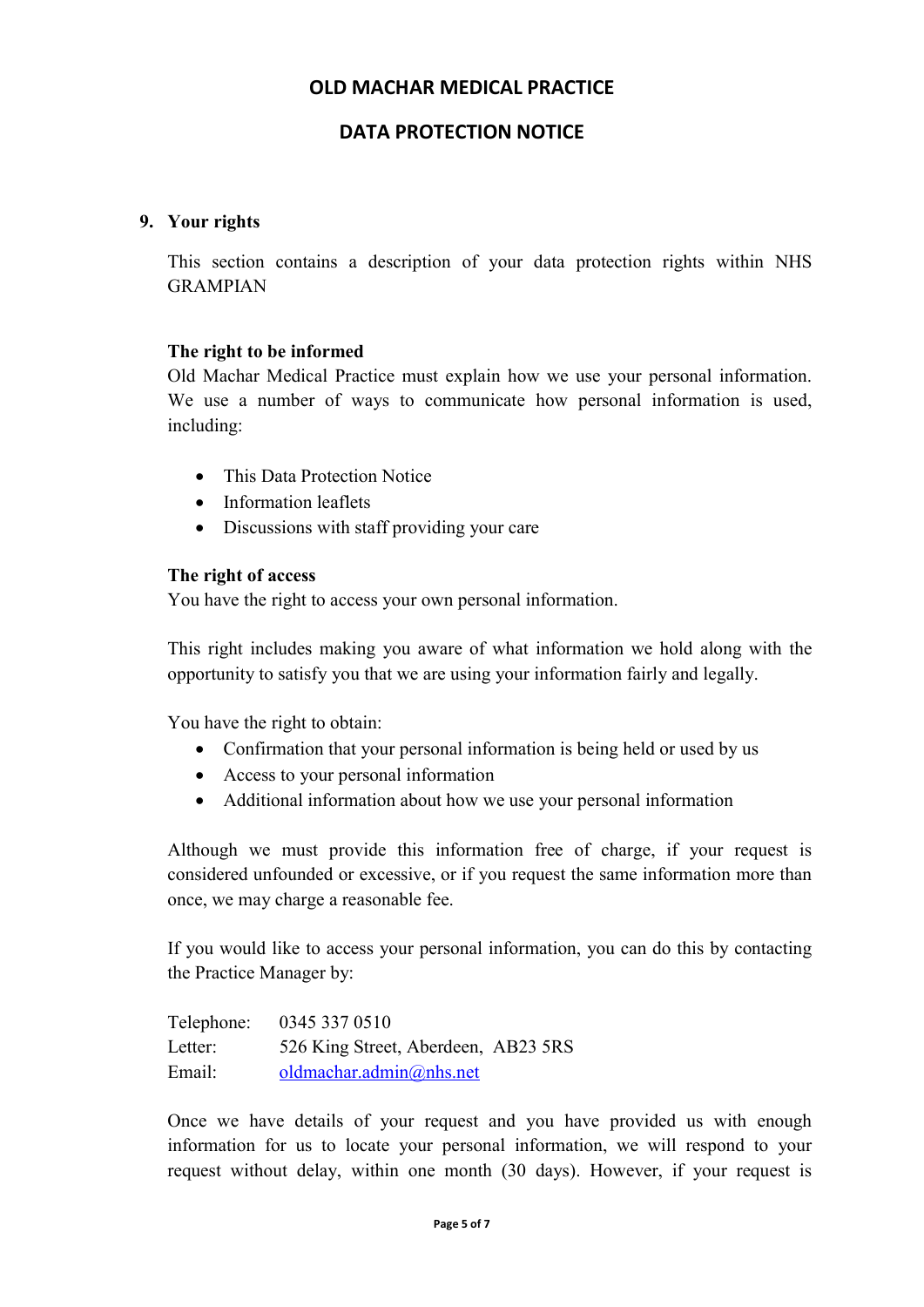# DATA PROTECTION NOTICE

complex we may take longer, by up to two months, to respond. If this is the case we will tell you and explain the reason for the delay.

## The right to rectification

If the personal information we hold about you is inaccurate or incomplete you have the right to have this corrected.

If it is agreed that your personal information is inaccurate or incomplete we will aim to amend your records accordingly, normally within one month, or within two months where the request is complex. However, we will contact you as quickly as possible to explain this further if the need to extend our timescales applies to your request. Unless there is a risk to patient safety, we can restrict access to your records to ensure that the inaccurate or incomplete information is not used until amended.

If for any reason we have shared your information with anyone else, perhaps during a referral to another service for example, we will notify them of the changes required so that we can ensure their records are accurate.

If on consideration of your request Old Machar Medical Practice does not consider the personal information to be inaccurate then we will add a comment to your record stating your concerns about the information. If this is case we will contact you within one month to explain our reasons for this.

If you are unhappy about how Old Machar Medical Practice has responded to your request for rectification we will provide you withinformation on how you can complain to the Information Commissioner's Office, or how to take legal action.

## The right to object

When Old Machar Medical Practice is processing your personal information for the purpose of the performance of a task carried out in the public interest or in the exercise of official authority you have the right to object to the processing and also seek that further processing of your personal information is restricted. Provided Old Machar Medical Practice can demonstrate compelling legitimate grounds for processing your personal information, for instance; patient safety or for evidence to support legal claims, your right will not be upheld.

## Other rights

There are other rights under current Data Protection Law however these rights only apply in certain circumstances. If you wish further information on these rights click here.